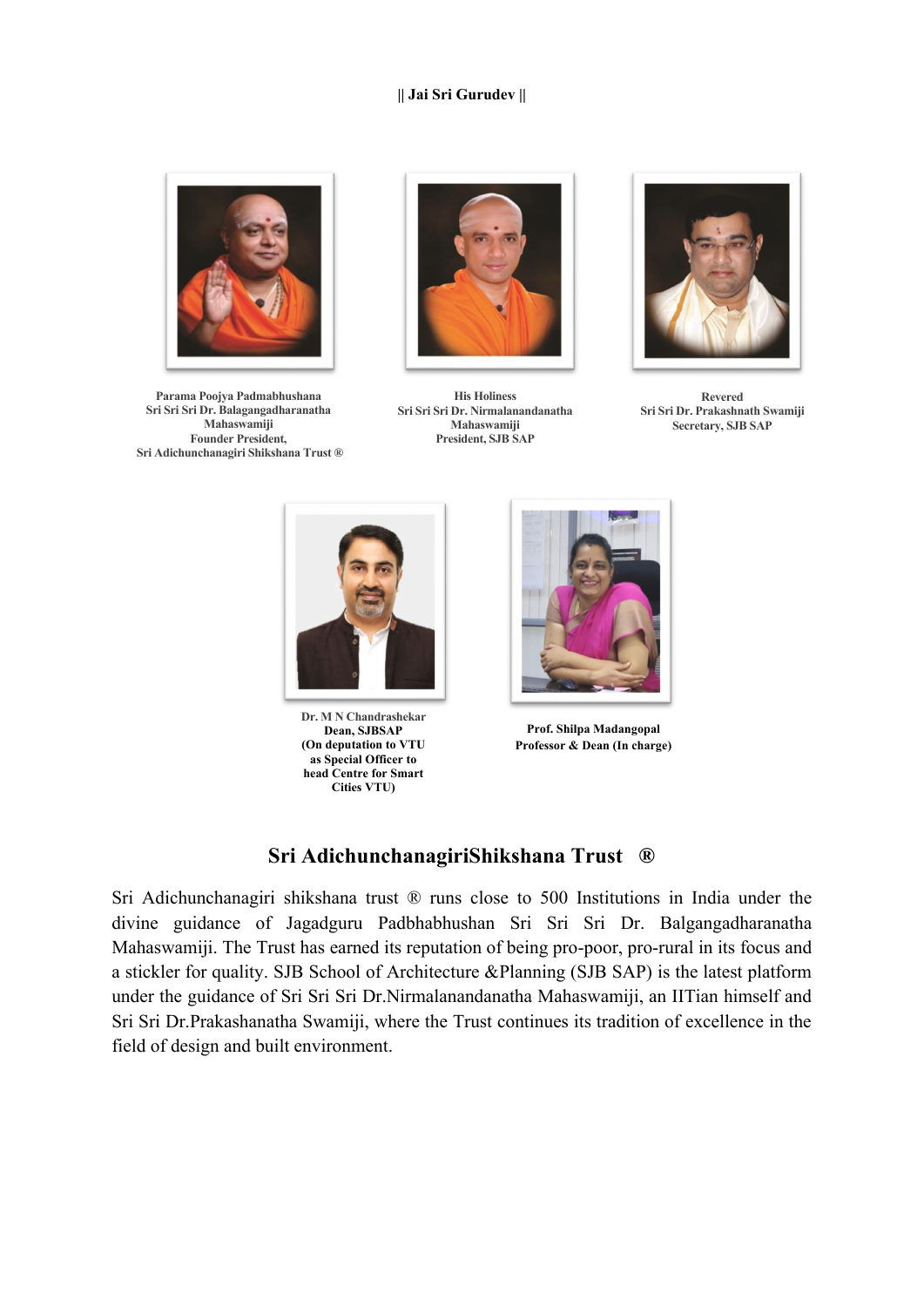# **From Dean's Desk**

# *Sustainability is a way of improving quality of Life, expressed through urban planning &built environment…..*

SJB School of Architecture and Planning [SJBSAP], is approved by Council of Architecture (COA), India and affiliated to Visvesvaraya Technological University (VTU), Belagavi, India. The institution was established in 2013 under the auspices of Sri Adichunchanagiri Shikshana Trust, part of a thousand year old monastery running over 500 educational institutions.

In the first 5 years, it has evolved into a 3 program School with B.Arch, M. Arch (Construction Project Management) and University recognised Research Centre. SJB SAP is known to harbour global ambitions having successfully participated in several joint studios in countries ranging from USA, Australia, Spain, Canada and UK and tours of works of masters like Frank Lloyd Wright and Tadao Ando, earning peer respect and laurels for its various innovative approaches to teaching.

In continuation of its pursuit of excellence, SJBSAP is proud to come out with its first Annual Journal of Architecture, Interior Design, Urban Design and Planning- STHALA, meaning space/ place in Kannada, in the year 2021 having ISSN (online) # 2582-9491. This journal aspires to provide a scholarly platform for practicing architects, academicians, researchers, students and scholars of architecture and related fields, to publish their research papers, projects, case studies and book reviews.

Architectural academia has been customarily linked to the scheme of cognitive research. To convey knowledge, a person needs to attain one. The process of attaining knowledge is continuous and provocative. Academic journals in architecture inspire active reading and provoke deep thinking. They provide a wealth of knowledge. Academic scholarly journals are one of the major tools to promote the most up-to-date academic trends and helps in seeking valuable primary sources for future reference.

Integrating knowledge generated through research and practice with teaching is an essential area that needs prompt attention focussing on student learning activities. There is a growing requirement on the prominence of dialogical and dialectical processes between studentteacher interactions. Meaningful insights can be gained by weaving research and practice into teaching as a knowledge transfer process. Thus, a key aspect is to explore the integration to augment interaction and interactive platform to create the crucial research-teaching practice linkage, through "STHALA".

I feel immensely proud to present the second edition 'STHALA- A Journal of Architecture, Interior design, Urban design and Planning', that is an endeavour to critically reflect the comprehensive approach towards addressing the concerns of sustainability in urban planning &built environment through the research papers received from competent team of authors. I congratulate all authors for their immense involvement for writing their research papers for